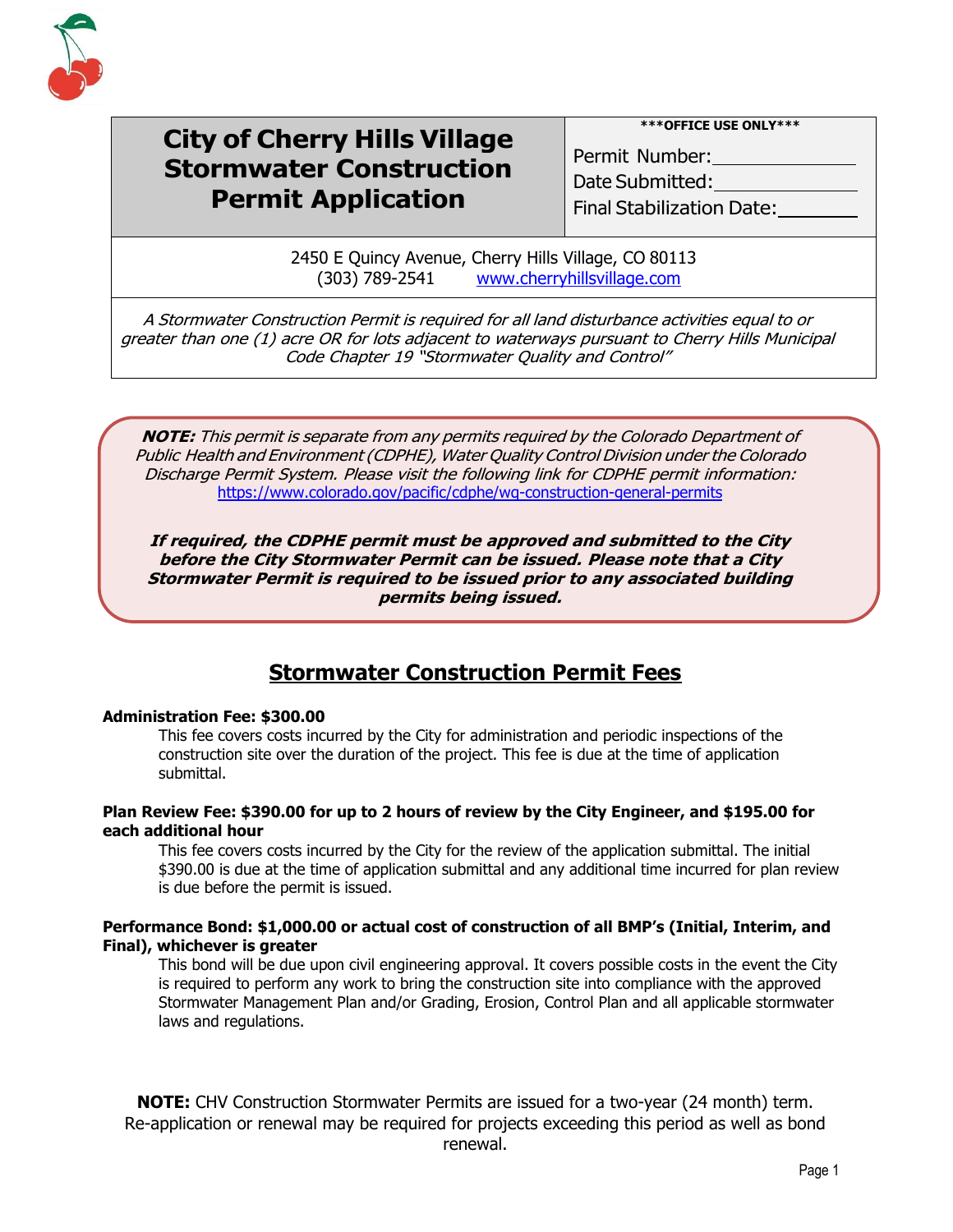| $(1)$ Project Information |
|---------------------------|
| Project Name:             |
| Address/Location:         |
| Owner:                    |
| Phone:                    |
| Email:                    |

| (2) Contact Information (Permittee)                                                                         |          |  |
|-------------------------------------------------------------------------------------------------------------|----------|--|
| (A) Construction Site Operator:                                                                             |          |  |
| <b>Contact Person:</b>                                                                                      | Company: |  |
| Address:                                                                                                    |          |  |
| Phone:                                                                                                      | Email:   |  |
| (B) Secondary Contact:                                                                                      |          |  |
| <b>Contact Person:</b>                                                                                      | Company: |  |
| Address:                                                                                                    |          |  |
| Phone:                                                                                                      | Email:   |  |
| (C) Third Contact:                                                                                          |          |  |
| <b>Contact Person:</b>                                                                                      | Company: |  |
| Address:                                                                                                    |          |  |
| Phone:                                                                                                      | Email:   |  |
| *All listed contacts must have the authority to perform changes or corrections to the approved SWMP or GESC |          |  |

| (3) Project Area and Land Disturbance:                                                                               |                                                           |                                                                                                |  |  |
|----------------------------------------------------------------------------------------------------------------------|-----------------------------------------------------------|------------------------------------------------------------------------------------------------|--|--|
| Total lot area of project<br>(acres):                                                                                | Lot Area of project to<br>undergo disturbance<br>(acres): | Total disturbed area of larger common<br>plan or development or sale of applicable<br>(acres): |  |  |
| Actual cost of all Stormwater BMPs (Initial, Interim, and Final): \$<br>(Attach<br>itemized costs from SWMP or GESC) |                                                           |                                                                                                |  |  |

| (4) Project Schedule: |                            |                              |
|-----------------------|----------------------------|------------------------------|
| Project Start Date:   | Projected Completion Date: | Planned Final Stabilization: |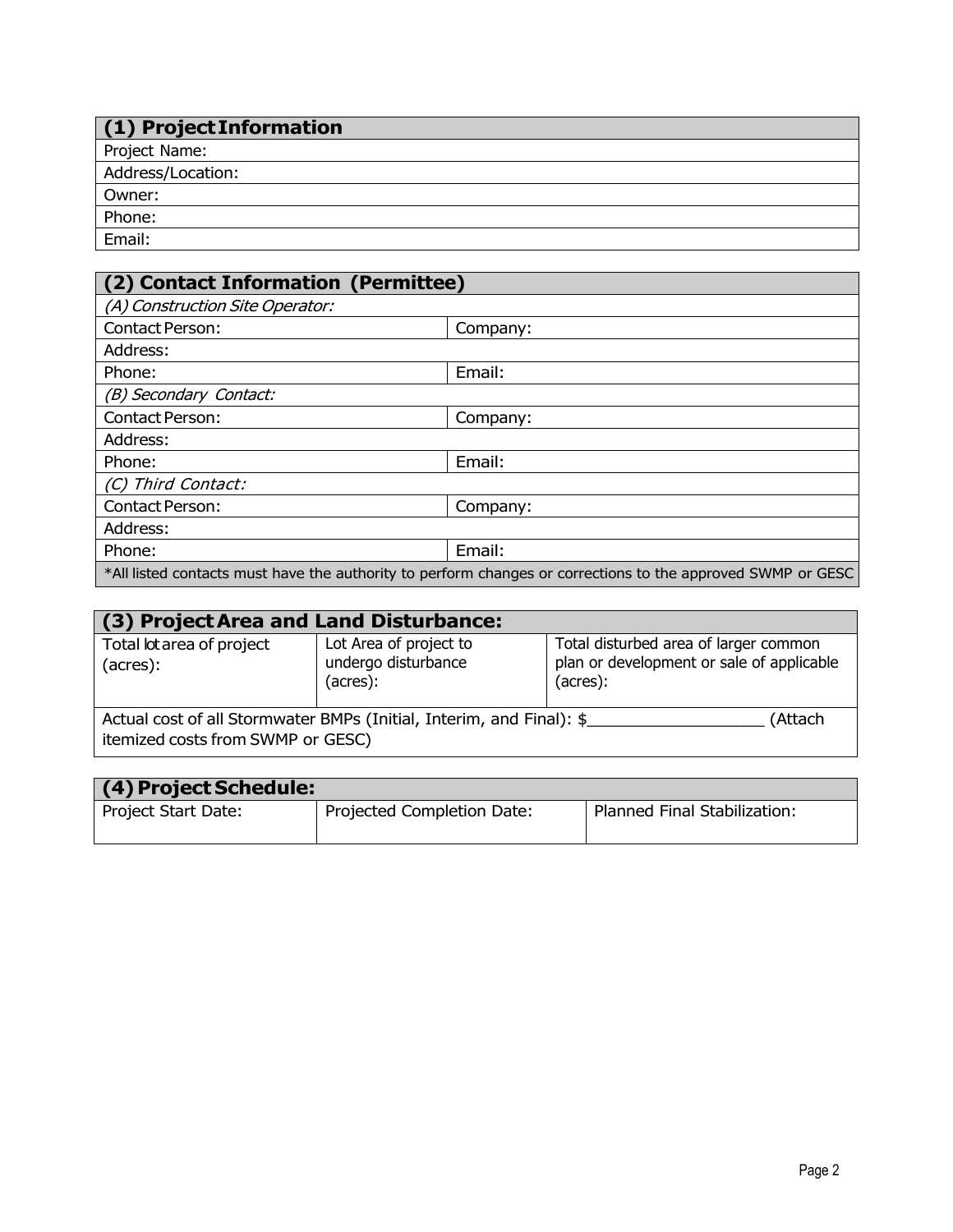| Check the appropriate box(es) and provide a brief description that indicates the general nature of<br>the construction activities. (The full description of activities and construction phases must be<br>included in the approved Construction Stormwater Management Plan and/or Grading, Erosion,<br>Control Plan.)<br>□ Single Family Residential<br>□ Commercial<br>$\Box$ Utility<br>$\Box$ Highway / Road<br>□ Other (describe):<br>Brief Description of Project, Including BMPs: | (5) Nature of Construction Activities: |  |  |
|-----------------------------------------------------------------------------------------------------------------------------------------------------------------------------------------------------------------------------------------------------------------------------------------------------------------------------------------------------------------------------------------------------------------------------------------------------------------------------------------|----------------------------------------|--|--|
|                                                                                                                                                                                                                                                                                                                                                                                                                                                                                         |                                        |  |  |
|                                                                                                                                                                                                                                                                                                                                                                                                                                                                                         |                                        |  |  |
|                                                                                                                                                                                                                                                                                                                                                                                                                                                                                         |                                        |  |  |
|                                                                                                                                                                                                                                                                                                                                                                                                                                                                                         |                                        |  |  |
|                                                                                                                                                                                                                                                                                                                                                                                                                                                                                         |                                        |  |  |
|                                                                                                                                                                                                                                                                                                                                                                                                                                                                                         |                                        |  |  |
|                                                                                                                                                                                                                                                                                                                                                                                                                                                                                         |                                        |  |  |
|                                                                                                                                                                                                                                                                                                                                                                                                                                                                                         |                                        |  |  |
|                                                                                                                                                                                                                                                                                                                                                                                                                                                                                         |                                        |  |  |
|                                                                                                                                                                                                                                                                                                                                                                                                                                                                                         |                                        |  |  |
|                                                                                                                                                                                                                                                                                                                                                                                                                                                                                         |                                        |  |  |
|                                                                                                                                                                                                                                                                                                                                                                                                                                                                                         |                                        |  |  |
|                                                                                                                                                                                                                                                                                                                                                                                                                                                                                         |                                        |  |  |
|                                                                                                                                                                                                                                                                                                                                                                                                                                                                                         |                                        |  |  |
|                                                                                                                                                                                                                                                                                                                                                                                                                                                                                         |                                        |  |  |
|                                                                                                                                                                                                                                                                                                                                                                                                                                                                                         |                                        |  |  |

## **(6)Certification and Acknowledgement:**

By signing below, I hereby agree to abide by the terms of this permit, the approved Stormwater Management Permit, all conditions set forth in the Cherry Hills Village Municipal Code and State and Federal Water Quality regulations:

\_\_\_\_\_\_\_\_\_\_\_\_\_\_\_\_\_\_\_\_\_\_\_\_\_\_\_\_\_\_\_\_\_\_\_\_\_\_\_\_\_ \_\_\_\_\_\_\_\_\_\_\_\_\_\_\_\_\_\_\_\_\_\_\_\_\_\_\_\_\_

Signature of Legally Responsible Person

|  | Date Signed |
|--|-------------|
|--|-------------|

Name (printed) Title